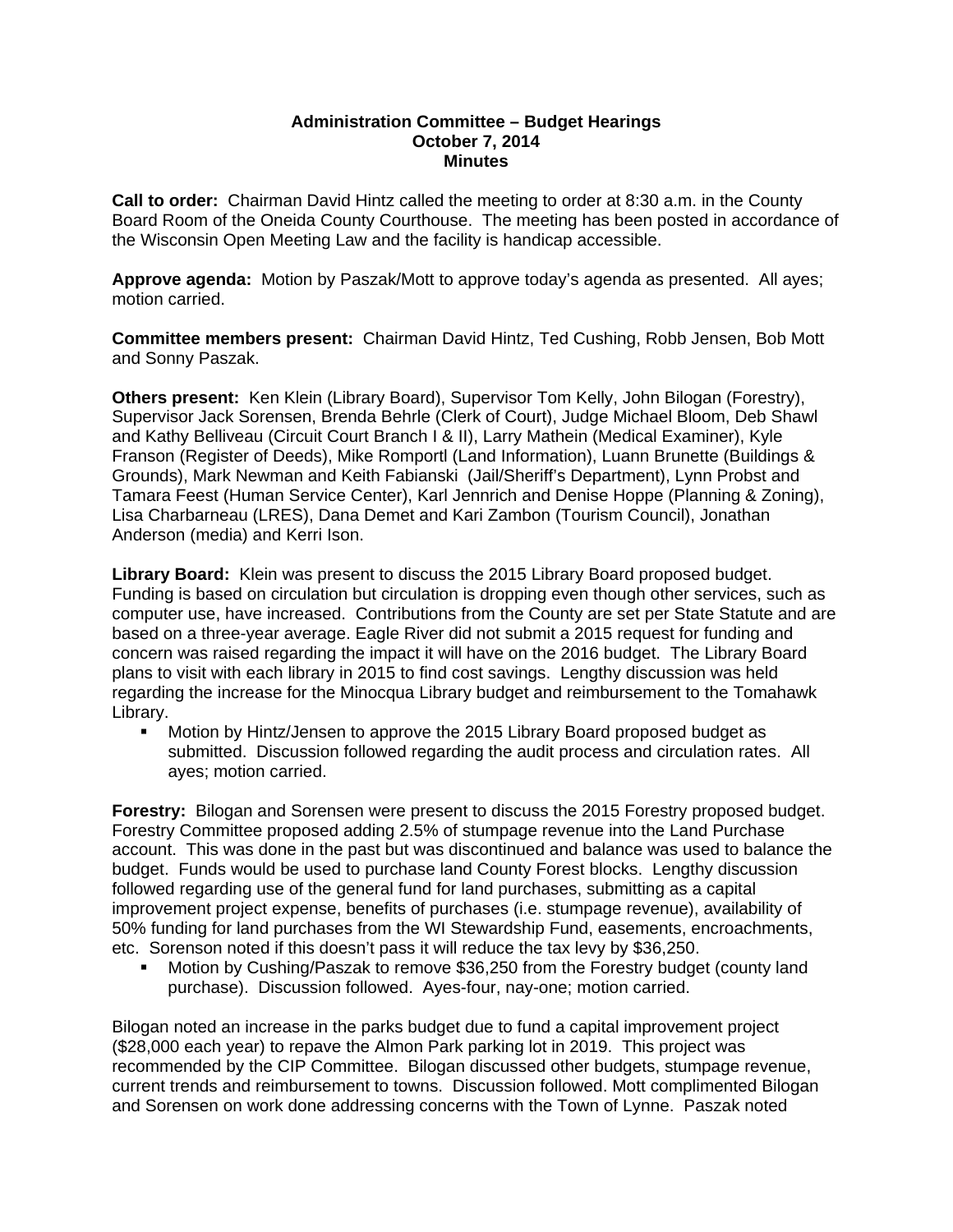Forestry and Highway work together on construction projects and Bilogan noted it is working well.

**Motion by Cushing/Mott to approve the 2015 Forestry proposed budget as amended. All** ayes; motion carried.

**Clerk of Courts:** Behrle was present to discuss the 2015 Clerk of Courts proposed budget noting the decrease in revenues. Discussion followed regarding penal fees, complex forfeitures, deferred agreements, payment plans, etc. Behrle noted the fees are set by State Statute and the County only keeps a small percentage of the fees—the rest goes out of county.

 Motion by Jensen/Cushing to approve the 2015 Clerk of Courts proposed budget and forward to the full County Board for consideration. All ayes; motion carried.

**Circuit Court Branch I & II:** Judge Bloom, Shawl and Belliveau were present to discuss the 2015 Circuit Court Branch I & II proposed budgets. Sorenson noted the two branches each have their own budgets but can transfer funds to each other at the end of the year, if needed. Bloom discussed impacts on the budget such as guardian ad litem appointments, evaluations, billing cycles for such services, etc.

 Motion by Cushing/Mott to approve the 2015 Circuit Court Branch I & II proposed budgets and forward to the full County Board for consideration. All ayes; motion carried.

**Medical Examiner:** Mathein was present to discuss the 2015 Medical Examiner proposed budget in detail. Changes include reduced mileage/training and conference fees, and increased revenues. Discussion followed.

 Motion by Cushing/Hintz to approve the 2015 Medical Examiner proposed budget as presented. Discussion followed regarding the Forest County contract and the potential contract with Vilas County. All ayes; motion carried.

**Register of Deeds:** Franson was present to discuss the 2015 Register of Deeds proposed budget in detail. Discussion was held regarding the continuing appropriation accounts which are restricted funds. Discussion was held regarding the social security number redaction project noting remaining funds have been allocated for software maintenance, etc. Romportl noted fees are saved each year towards a larger project but can only be used for land records modernization. Discussion followed regarding revenues.

- Motion by Cushing/Paszak to increase line 51710.413200 (real estate transfer tax) from \$105,000 to \$110,000. Discussion followed. All ayes; motion carried.
- Motion by Hintz/Cushing to approve the 2015 Register of Deeds proposed budget as amended. All ayes; motion carried.

**Other budgets (continued):** Sorenson reviewed the 2015 Revolving Loan Fund, Debt Service, Airport Construction Fund and Health Insurance Trust proposed budgets. Lengthy discussion followed.

 Motion by Cushing/Jensen to approve the other 2015 budgets as discussed. All ayes; motion carried.

**ITS:** Grube was present to discuss the 2015 ITS proposed budget and provided a listing of scheduled projects and funding sources. Discussion followed.

- Motion by Cushing/Hintz to move \$6,867 (or accurate balance) from 101.342007 to the general fund. All ayes; motion carried.
- Motion by Cushing/Paszak to apply \$7,000 from the general fund to the tax levy. All ayes; motion carried.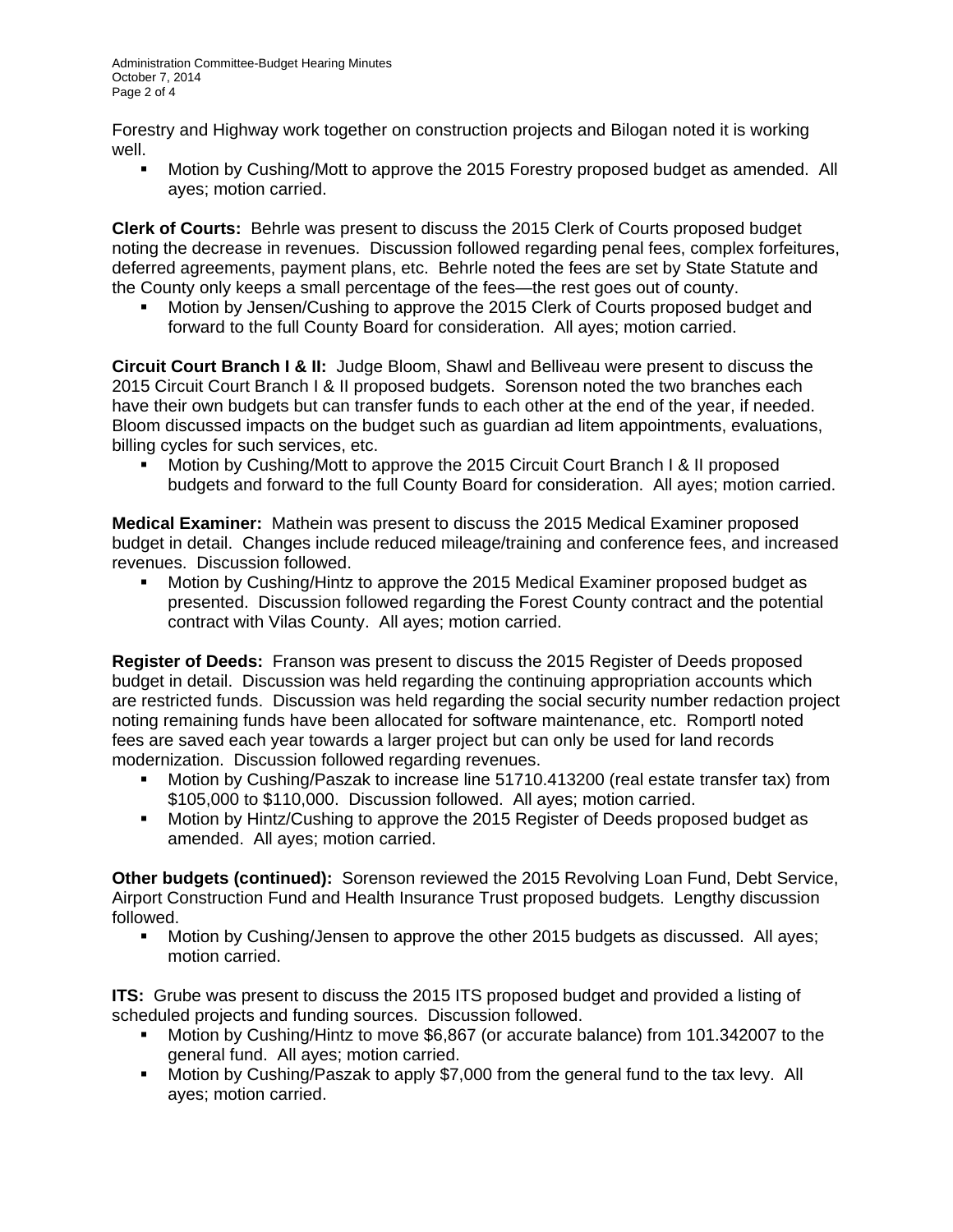Lengthy discussion followed regarding future projects, central communication, procurement and departmental needs. Discussion followed regarding Sheriff's Department software maintenance fees and Cloud subscriptions which will impact future budgets.

 Motion by Hintz/Cushing to approve the 2015 ITS proposed budget as amended. All ayes; motion carried.

Recessed for lunch at noon; reconvened at 1:30 p.m.

**Capital Improvement Program (CIP):** Hintz reviewed history of the CIP. Jensen reviewed the Committee's summary provided in the budget packet. Discussion followed on the recommendations.

Newman and Fabianski (Jail) were present to discuss improvements needed to the jail and shared photos of equipment that needs to be replaced such as cabinets, doors, laminate deteriorating and jail pod desks. Additional booking space is needed to help expedite the process. Repairs and replacement will help with efficiency, safety and reduce liability concerns. Total cost for request is estimated at \$17,500. Lengthy discussion followed. Committee questioned using 2014 funds to cover the cost of the project as it is anticipated the department will be under budget at the end of the year. Committee members agreed to wait after all budgets are heard to make any decision regarding the CIP requests.

**Human Service Center:** Probst and Feest were present to discuss the 2015 Human Service Center proposed budget. A summary worksheet was provided and reviewed in detail. Discussion followed regarding new programs and additional grant revenue. Cushing noted the facility is funded by Oneida, Forest and Vilas Counties, based on population.

 Motion by Jensen/Cushing to approve the 2015 Human Service Center proposed budget and forward to the full County Board for consideration. Discussion followed regarding reserve balance and estimated 2014 year-end balance. All ayes; motion carried.

**Planning & Zoning:** Jennrich and Hoppe were present to discuss the 2015 Planning and Zoning proposed budget. Jennrich estimates a budget shortfall for 2014 and have subsequently decreased the 2015 revenue estimate by \$10,000. He also noted the shoreland zoning ordinance must be revised by October 2016 and fee schedules will be revisited during that process. He discussed the state-mandated private sewer program and the attached costs.

 Motion by Cushing/Paszak to approve the 2015 Planning and Zoning proposed budget as presented and forward to the full County Board for consideration. All ayes; motion carried.

**Veterans Service:** Walters was present to discuss the 2015 Veterans Service proposed budget noting an increase which is largely due to personnel costs.

 Motion by Cushing/Paszak to approve the 2015 Veterans Service proposed budget as presented and forward to the full County Board for consideration. All ayes; motion carried.

**LRES:** Charbarneau was present to discuss the 2015 LRES proposed budget noting an error in budgeting for employee recognition.

 Motion by Cushing/Mott to transfer \$1,000 from 51430.521201 (legal services) to 51430.512019 (employee recognition). All ayes; motion carried.